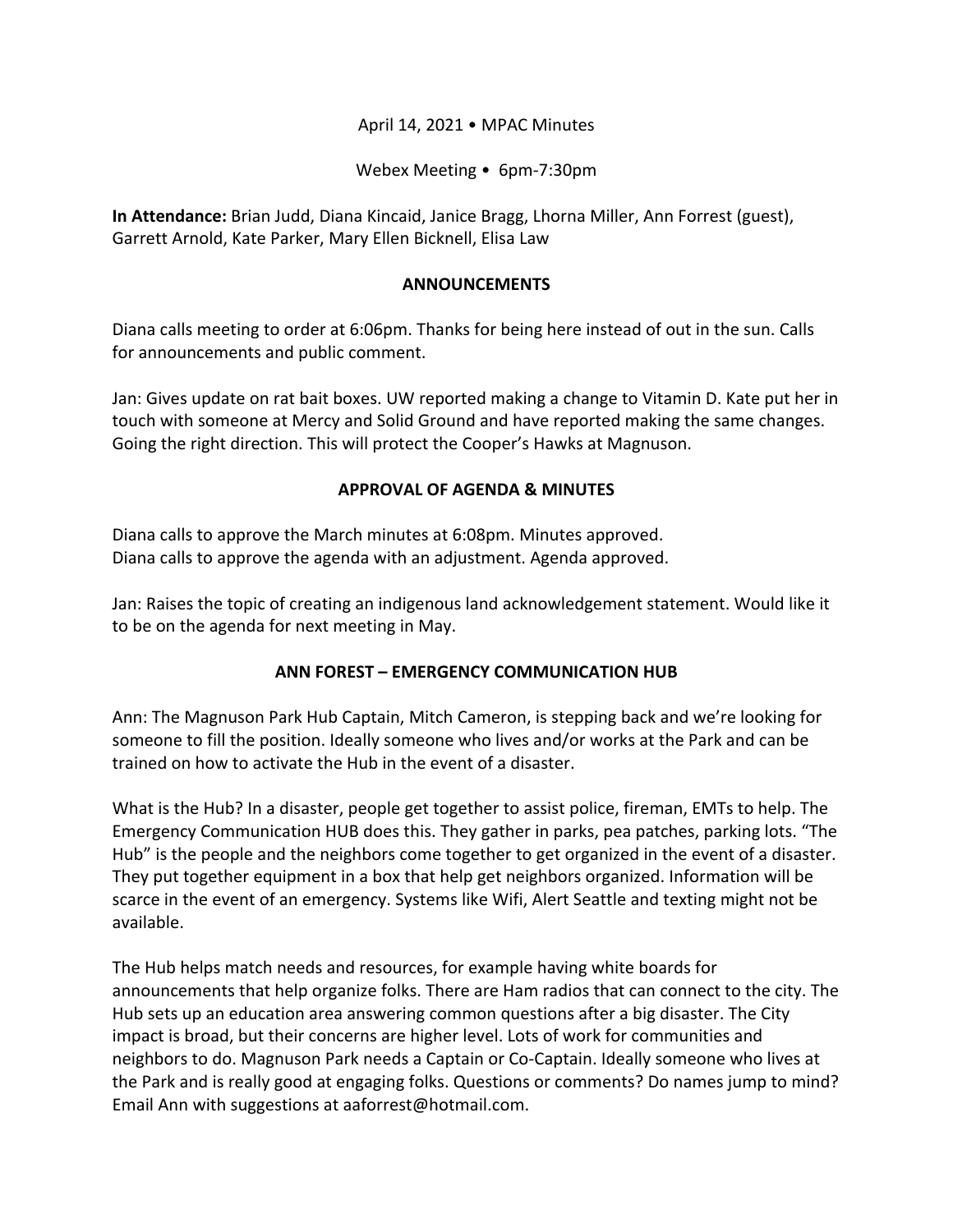Kate: We would like a flyer to put up at Mercy to announce the position.

Lhorna: It's my understanding that Mitch ran into a great deal of resistance from at least one Park stakeholder. Has that issue been addressed?

Ann: We are unaware of any issues.

Diana: Do you know if there are Hub captains involved in neighborhoods around the Park. I'm worried that folks will assume they come to Magnuson Park in the event of an emergency. But could I get the names of Hub Captains around the Park so we can connect and discuss the resources that Magnuson actually has.

Ann: The plan is to help wherever folks show up. People will show up to Magnuson, not knowing where else to go. Park Point Condos have a lot of organization. They will show up to Magnuson Park to help. The ideal situation is to have a Hub within a mile of each home.

Lhorna: Suggests contacting David Jule, president of Residents Advisory Council to get the word out.

# **CABINS ON 65TH**

Diana: 22 cottages and a community center will be built in the complex. I think it's a fantastic project. Would like our support. We need to send a letter of support from MPAC before next Thursday, if we are in support. I will email for you guys to approve and then I would send it to Jesus.

Brian: Point of clarification. The parcel is not Park property. There are several different property owners at Magnuson. I would send the letter to the Councilmembers and the Mayor as well as Jesus.

Mary Ellen Bicknell: Worry that this makes Magnuson Park feel like a place for housing. There's lots of places on the Park Grounds to build housing and I fear more housing will be built.

Brian: You cannot build housing on parcels owned by the Parks Department. We don't expect to see housing popping up on Park property any time soon. The parcels you see here that have housing are all owned or long term leased to Office of Housing, Solid Ground, Mercy, and others.

Jan: What is the reason we need to write this letter?

Diana: We have been told that they want community feedback.

Jan: We don't know how the cottages will affect the Park.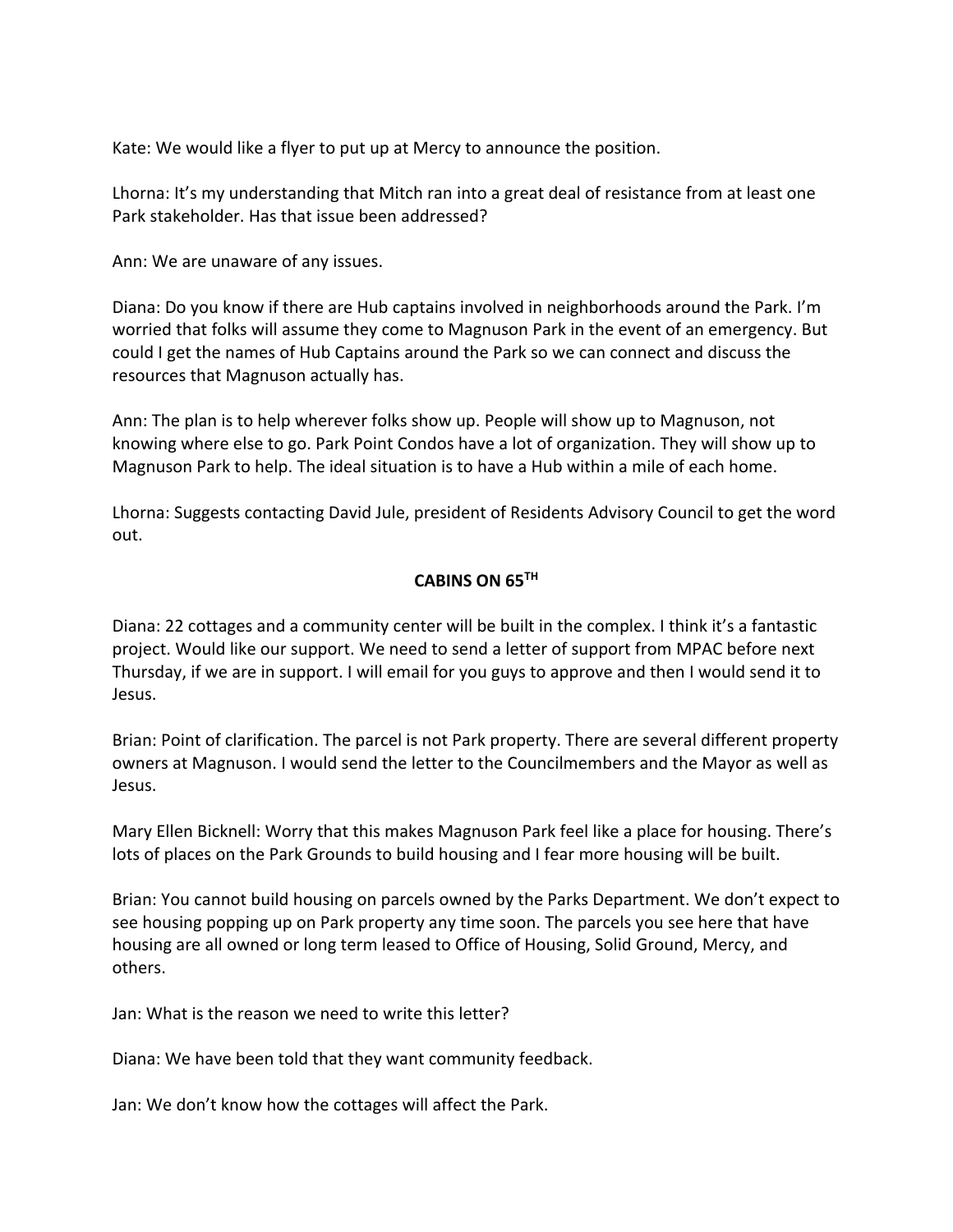Kate: Housing projects have to show letters of community support.

Diana: Frank Chopp came and talked about it with a different impact MPAC group.

Lhorna: Maybe I'm wrong, but hasn't there been housing here when the Park was a military base? And Jan, there was a lot of resistance when low-income housing was put in here. Lynn Ferguson was a huge advocate for the low-income housing, she can say more on the history.

Brian: The Parks Department is in favor of the cottages and there was legislation around it. Before we entered into the pandemic, I was working on the project manager with them. We do support it.

Diana: Anyone else?

Garrett: Would be good to have more information regarding the project.

Brian: Diana might be able to try and find more. I don't have project information available to me. I only have what was presented to MPAC last year. From inside the city, we haven't resisted this. It's not ours to decide.

Diana: The cottage communities are well-designed and I feel strongly that we need to support the housing. This isn't on Park property and so, it's an important step to show as a group that we do care about providing housing for people who are in need of it.

Lhorna: Provides links about the project.

# https://www.google.com/amp/s/lihi.org/2019/07/29/announcing-sand-point-cottagecommunity/amp/

http://www.seattle.gov/dpd/AppDocs/GroupMeetings/DRProposal3034895AgendaID8644.pdf

https://communityhousingcapital.org/washington/2020-lihi-ahp-award-sand-point-cottagesseattle-wa

Garrett: I'm supportive of housing. I just want to know what's what.

Brian: I will also mention that increasing housing options aligns well with MPAC's commitment to anti-racism and equity.

Diana: I appreciate wanting to know what you're signing for. I propose I write a letter conferring with a few folks. If you need additional information, I'm going to write the letter and we can decide from there.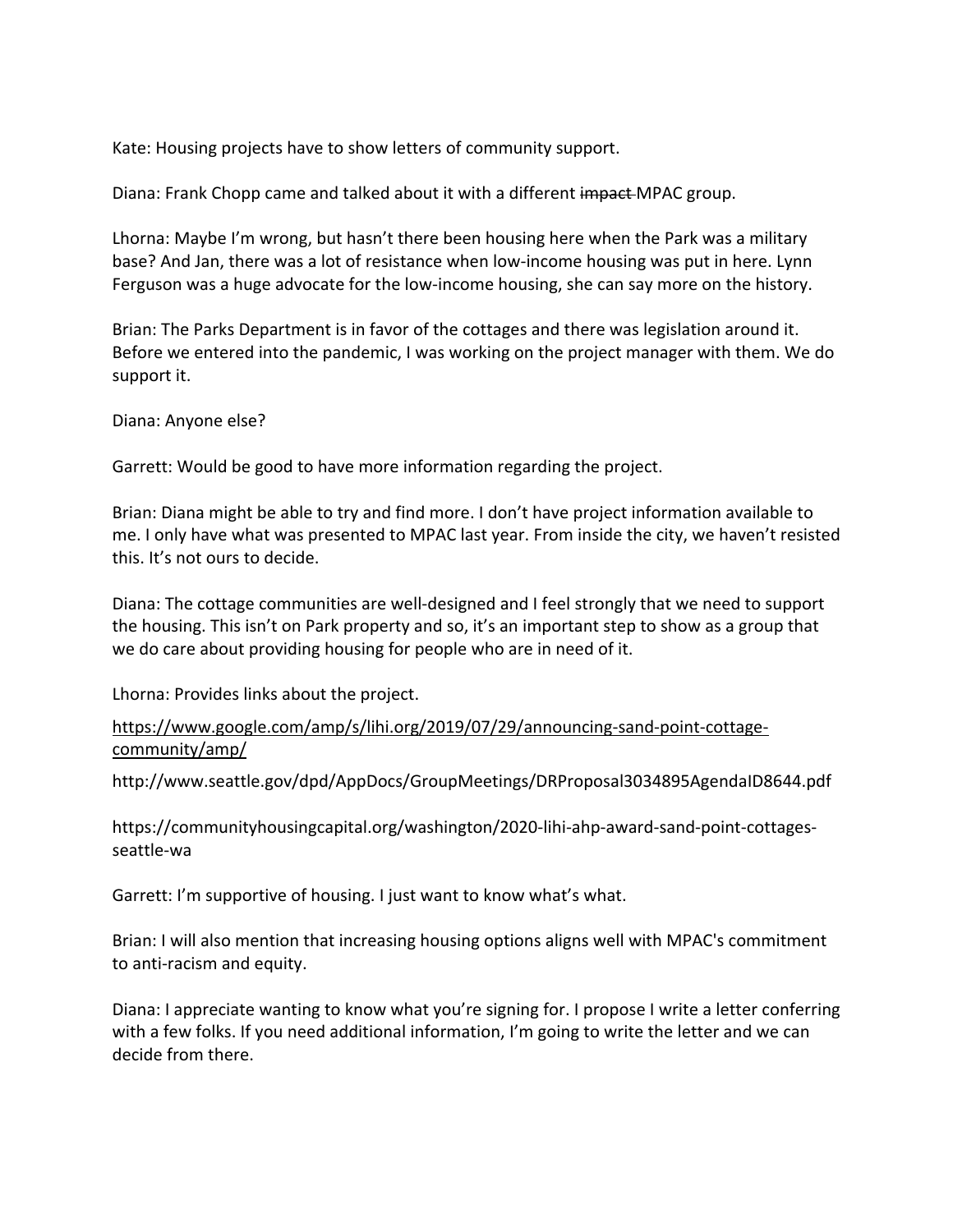## **BRIAN'S REPORT (SEE ATTACHMENT)**

Brian: Give the floor to Garrett to talk about how the recent crime has affected the Mountaineers.

Garrett: Cascade Bike Club, Outdoors for All and others are affected when our Rental Bays are broken into. We were broken into 4 times. We've been fortifying the building. I've been doing it myself. Police response time hasn't been quick or consistent. The thieves are organized with ladders to scale buildings.

Brian: Outdoors for All have suffered \$73,000 in property damage and losses from stolen vehicles and materials.

Brian: Don't want policing of our residents.

Kate: Thank you for advocating for that.

Diana: Has there been any crime happening at the Community Center?

Brian: No, not that I've heard of.

# **RUNNING AND WALKING ROUTE**

Diana: Could we get a better idea of the running and walking route that is being discussed for the Park? This is a question for Brian, is MPAC going to serve as a stakeholder group in what they're doing? I'm a little concerned that it doesn't sound like they're talking to residents or businesses about what they're doing.

Brian: From their prospective, the public meeting that happened one or two weeks ago was the the first of public input. They're giving a study and not making any changes. There will be more public meetings scheduled for people to attend, so that's typically what Parks does around 'studies'. If you'd like a specific consultant to speak to about it though, I can ask your question to them.

Diana: Are they looking at producing a walking/running route in the Park? I've heard mixed messages.

Brian: They've heard that loud and clear from me. But I haven't gotten an update lately.

Jan: They showed the map of the loop in their presentation.

Diana: I've seen that, but it wasn't really defined as to where it went. I didn't see an actual map.

Jan: I think it was a map with a loop.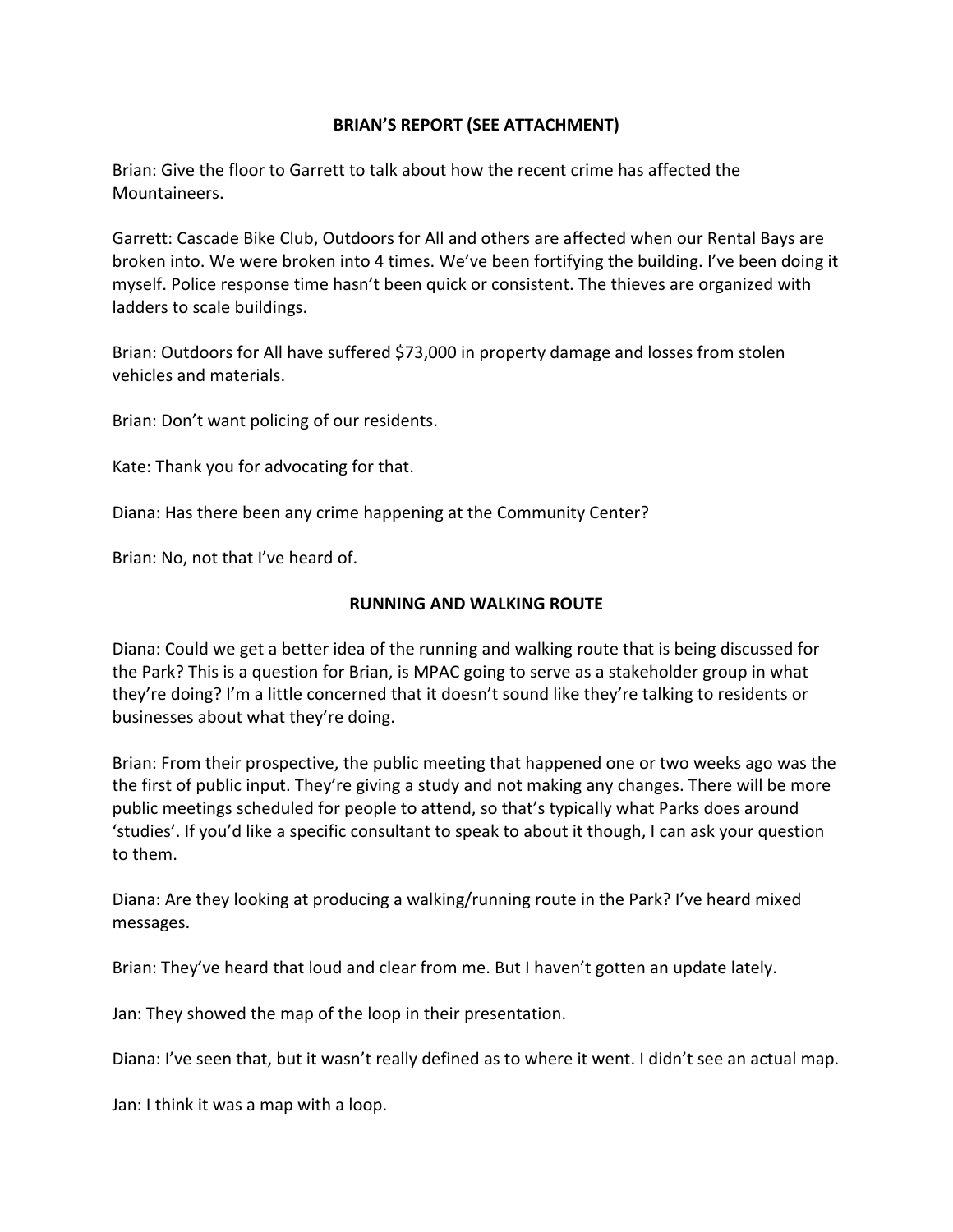Diana: It wasn't specific about the locations.

Kate: Wasn't there just a meeting about this within the last week or so?

Brian: It was two weeks ago and not only did they do a mailer about it, but I also sent it out to MPAC members and stakeholders.

Kate: We also put this out to our residents.

#### **FUTURE MEETINGS**

Diana: As we get vaccinated and it is possible to have in person meetings. What do we want to do? Do we want to continue virtual meetings? Do we want in-person or a combination. Brian and I are in favor of virtual meetings, there is value. But there is also value in seeing each other in person at times. We thought of having in person meetings 3-4 times a year and otherwise doing things virtually.

Brian: The idea was to center them around food, there will always be virtual capabilities with the conference room having a screen. Not either or.

Elisa votes yes to a mixed in-person and virtual. Garrett also votes yes.

Kate:. I would prefer doing the in-person meetings when the days are longer and the weather is better.

Diana: Ok, I think mixed virtual and in-person is the plan.

Brian: We will wait for the City to move forward with the opening up of things.

## **CLOSING REMARKS**

Kate: Looking to host a vaccine clinic at Mercy. Diana: Let us know when/if it becomes available.

## **Meeting Adjourns 7:10**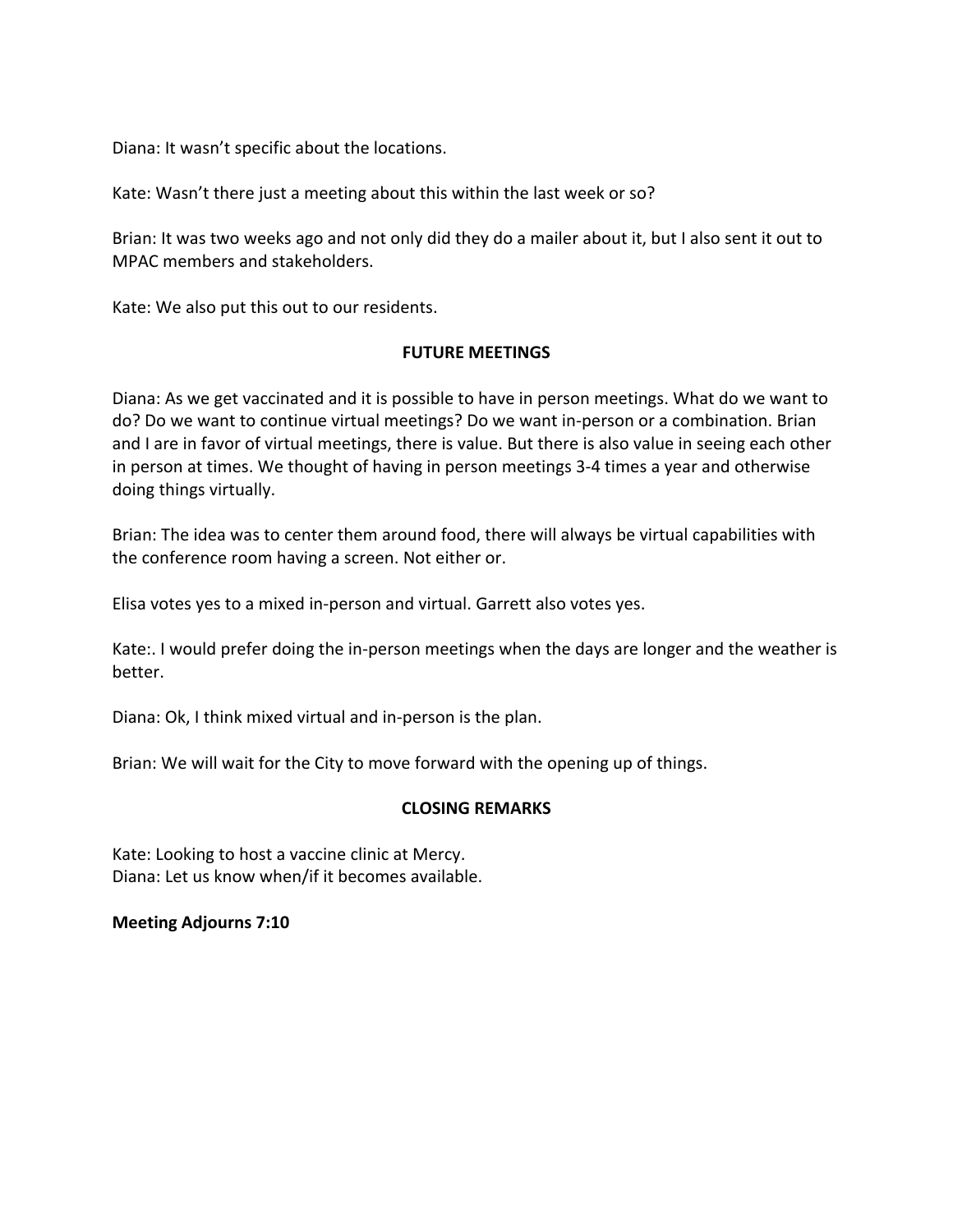

# **Magnuson Park Advisory Committee (MPAC) Report from Magnuson Park Manager – Brian M. Judd April 13, 2021**

| <b>Topic</b>                        | <b>Update</b>                                                                                                                                                                                                                                                                                                                                                                                                                                                                                 |
|-------------------------------------|-----------------------------------------------------------------------------------------------------------------------------------------------------------------------------------------------------------------------------------------------------------------------------------------------------------------------------------------------------------------------------------------------------------------------------------------------------------------------------------------------|
| <b>Magnuson Park Property Crime</b> | Over the last few months, several Magnuson<br>Park tenants, and visitors have experienced a<br>high-volume of property crime. These incidents<br>have involved:<br>Car vandalism and theft in the E5                                                                                                                                                                                                                                                                                          |
|                                     | parking lot and large lot next to the<br>Tennis Center.<br>Vandalism and theft of fleet belonging<br>to OFA, Earth Corps, The Mountaineers,<br>and Cascade Bicycle Club.<br>Robbery at The Mountaineers.<br>٠<br>Building 2 break-ins and vandalism.<br>Building 406: stolen keys and evidence<br>of attempted door/lock tampering.                                                                                                                                                           |
|                                     | On Thursday, March 25 <sup>th</sup> I coordinated a<br>conference call between SPD representatives<br>and Magnuson Park tenants. Following this<br>call, Councilmember Pedersen hosted an on-<br>site, in-person walking tour with a subset of<br>conference call attendees. This tour also<br>included SPD representatives. The intent<br>behind both of these gatherings was to<br>connect tenants with SPD reps and resources,<br>and to highlight the need for additional SPD<br>support. |
|                                     | On Tuesday, April 13 <sup>th</sup> , I connected with<br>Captain Brian Stampfl from the North Precinct.<br>I will be working with his team to re-engage<br>patrols and connections with the community.<br>Embedded in this will be finding a balance<br>between traditional policing needs and<br>alternative ways of ensuring security in the<br>park.                                                                                                                                       |